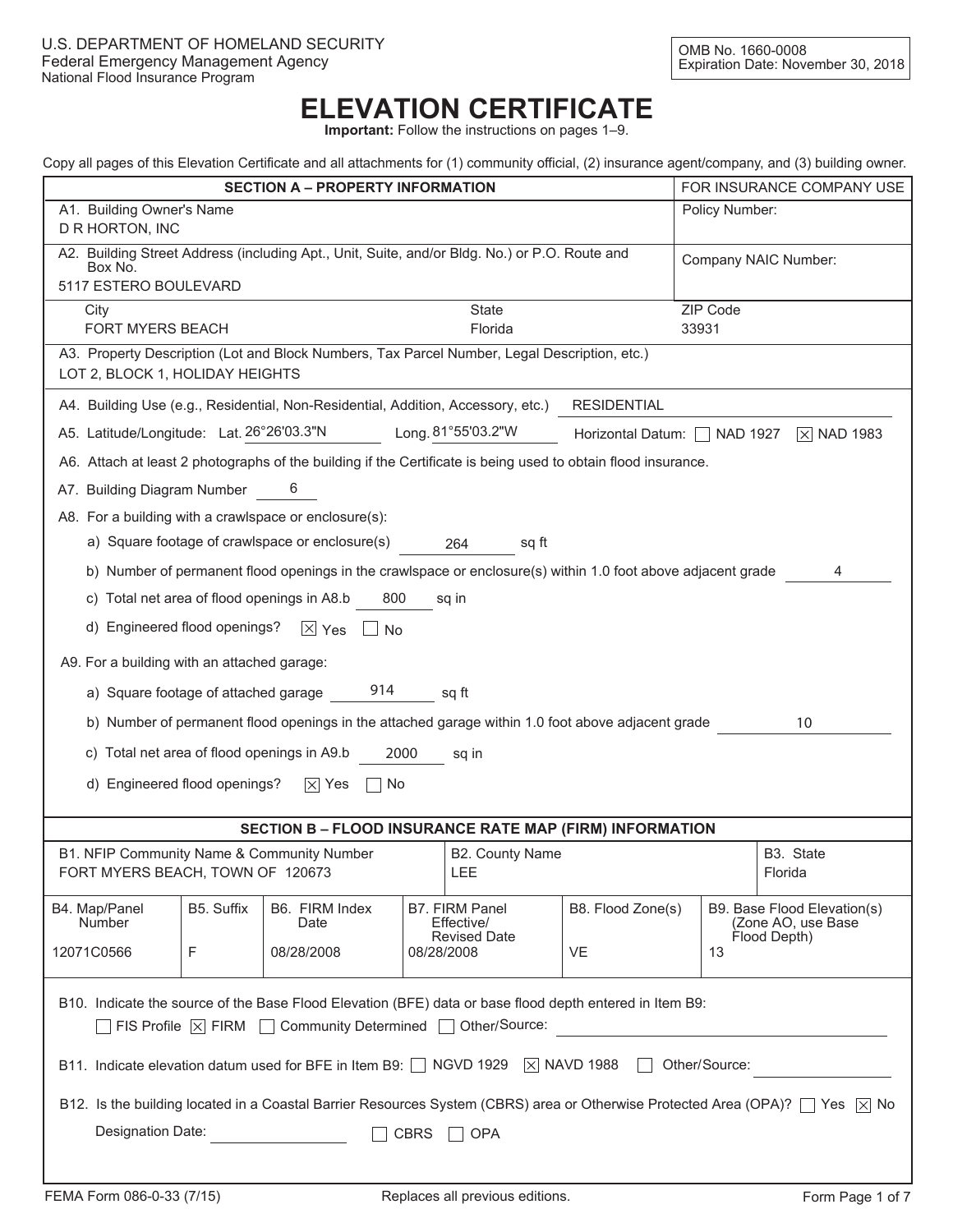| <b>ELEVATION CERTIFICATE</b>                                                                                                                                                                                                                                                                                                                                                        | OMB No. 1660-0008<br>Expiration Date: November 30, 2018                                                                                          |                                      |                                                                                                                                                                                                                               |                                                                                                                      |
|-------------------------------------------------------------------------------------------------------------------------------------------------------------------------------------------------------------------------------------------------------------------------------------------------------------------------------------------------------------------------------------|--------------------------------------------------------------------------------------------------------------------------------------------------|--------------------------------------|-------------------------------------------------------------------------------------------------------------------------------------------------------------------------------------------------------------------------------|----------------------------------------------------------------------------------------------------------------------|
| IMPORTANT: In these spaces, copy the corresponding information from Section A.                                                                                                                                                                                                                                                                                                      | FOR INSURANCE COMPANY USE                                                                                                                        |                                      |                                                                                                                                                                                                                               |                                                                                                                      |
| Building Street Address (including Apt., Unit, Suite, and/or Bldg. No.) or P.O. Route and Box No.<br>5117 ESTERO BOULEVARD                                                                                                                                                                                                                                                          |                                                                                                                                                  |                                      | Policy Number:                                                                                                                                                                                                                |                                                                                                                      |
| City<br><b>FORT MYERS BEACH</b>                                                                                                                                                                                                                                                                                                                                                     | State<br>33931<br>Florida                                                                                                                        | ZIP Code                             | Company NAIC Number                                                                                                                                                                                                           |                                                                                                                      |
|                                                                                                                                                                                                                                                                                                                                                                                     | <b>SECTION C - BUILDING ELEVATION INFORMATION (SURVEY REQUIRED)</b>                                                                              |                                      |                                                                                                                                                                                                                               |                                                                                                                      |
| C1. Building elevations are based on:                                                                                                                                                                                                                                                                                                                                               | Construction Drawings*                                                                                                                           | $\Box$ Building Under Construction*  |                                                                                                                                                                                                                               | $ \times $ Finished Construction                                                                                     |
|                                                                                                                                                                                                                                                                                                                                                                                     | *A new Elevation Certificate will be required when construction of the building is complete.                                                     |                                      |                                                                                                                                                                                                                               |                                                                                                                      |
| C2. Elevations - Zones A1-A30, AE, AH, A (with BFE), VE, V1-V30, V (with BFE), AR, AR/A, AR/AE, AR/A1-A30, AR/AH, AR/AO.<br>Benchmark Utilized: NGS H 245                                                                                                                                                                                                                           | Complete Items C2.a-h below according to the building diagram specified in Item A7. In Puerto Rico only, enter meters.<br>Vertical Datum: NAVD88 |                                      |                                                                                                                                                                                                                               |                                                                                                                      |
|                                                                                                                                                                                                                                                                                                                                                                                     | Indicate elevation datum used for the elevations in items a) through h) below.                                                                   |                                      |                                                                                                                                                                                                                               |                                                                                                                      |
| $\overline{\phantom{a}}$ NGVD 1929 $\overline{\phantom{a}}$ NAVD 1988 $\overline{\phantom{a}}$ Other/Source:                                                                                                                                                                                                                                                                        |                                                                                                                                                  |                                      |                                                                                                                                                                                                                               |                                                                                                                      |
|                                                                                                                                                                                                                                                                                                                                                                                     | Datum used for building elevations must be the same as that used for the BFE.                                                                    |                                      | Check the measurement used.                                                                                                                                                                                                   |                                                                                                                      |
|                                                                                                                                                                                                                                                                                                                                                                                     | a) Top of bottom floor (including basement, crawlspace, or enclosure floor)                                                                      | 7.6                                  | $ \mathsf{x} $<br>feet                                                                                                                                                                                                        | meters                                                                                                               |
| b) Top of the next higher floor                                                                                                                                                                                                                                                                                                                                                     |                                                                                                                                                  | 18.0                                 | $ \mathsf{x} $<br>feet                                                                                                                                                                                                        | meters                                                                                                               |
| c) Bottom of the lowest horizontal structural member (V Zones only)                                                                                                                                                                                                                                                                                                                 |                                                                                                                                                  | $16 \ 3$                             | $ \mathsf{x} $<br>feet                                                                                                                                                                                                        | meters                                                                                                               |
| d) Attached garage (top of slab)                                                                                                                                                                                                                                                                                                                                                    |                                                                                                                                                  | 7, 6                                 | $ \mathsf{x} $<br>feet                                                                                                                                                                                                        | meters                                                                                                               |
| e) Lowest elevation of machinery or equipment servicing the building<br>(Describe type of equipment and location in Comments)                                                                                                                                                                                                                                                       |                                                                                                                                                  | $181$ 0                              | $ \mathsf{x} $<br>feet                                                                                                                                                                                                        | meters                                                                                                               |
| Lowest adjacent (finished) grade next to building (LAG)<br>f)                                                                                                                                                                                                                                                                                                                       |                                                                                                                                                  | 7, 2                                 | $ \mathsf{x} $<br>feet                                                                                                                                                                                                        | meters                                                                                                               |
| g) Highest adjacent (finished) grade next to building (HAG)                                                                                                                                                                                                                                                                                                                         |                                                                                                                                                  | 7, 8                                 | $ \mathsf{x} $<br>feet                                                                                                                                                                                                        | meters                                                                                                               |
| h) Lowest adjacent grade at lowest elevation of deck or stairs, including<br>structural support                                                                                                                                                                                                                                                                                     |                                                                                                                                                  | 7, 6                                 | $\overline{\mathsf{x}}$<br>feet                                                                                                                                                                                               | meters                                                                                                               |
|                                                                                                                                                                                                                                                                                                                                                                                     | SECTION D - SURVEYOR, ENGINEER, OR ARCHITECT CERTIFICATION                                                                                       |                                      |                                                                                                                                                                                                                               |                                                                                                                      |
| This certification is to be signed and sealed by a land surveyor, engineer, or architect authorized by law to certify elevation information.<br>I certify that the information on this Certificate represents my best efforts to interpret the data available. I understand that any false<br>statement may be punishable by fine or imprisonment under 18 U.S. Code, Section 1001. |                                                                                                                                                  |                                      |                                                                                                                                                                                                                               |                                                                                                                      |
| Were latitude and longitude in Section A provided by a licensed land surveyor?                                                                                                                                                                                                                                                                                                      |                                                                                                                                                  | $\boxtimes$ Yes $\perp$<br>$\Box$ No |                                                                                                                                                                                                                               |                                                                                                                      |
| Certifier's Name<br>RICHARD M. RITZ                                                                                                                                                                                                                                                                                                                                                 | License Number<br>4009                                                                                                                           |                                      | S If attack of the street of the street of the street of the street of the street of the street of the street of the street of the street of the street of the street of the street of the street of the street of the street |                                                                                                                      |
| Title<br><b>REGISTERED LAND SURVEYOR</b>                                                                                                                                                                                                                                                                                                                                            |                                                                                                                                                  |                                      |                                                                                                                                                                                                                               |                                                                                                                      |
| <b>Company Name</b><br><b>BANKS ENGINEERING</b>                                                                                                                                                                                                                                                                                                                                     |                                                                                                                                                  |                                      |                                                                                                                                                                                                                               |                                                                                                                      |
| <b>Address</b><br>10511 SIX MILE CYPRESS PARKWAY, SUITE 101                                                                                                                                                                                                                                                                                                                         |                                                                                                                                                  |                                      |                                                                                                                                                                                                                               | <b>SERVICE CAND STRANGE CAN ARE ANNUAL SERVICE SERVICE SERVICE SERVICE SERVICE SERVICE SERVICE SERVICE SERVICE S</b> |
| City<br><b>FORT MYERS</b>                                                                                                                                                                                                                                                                                                                                                           | <b>State</b><br>Florida                                                                                                                          | ZIP Code<br>33966                    | 08/23/2016                                                                                                                                                                                                                    | <b>RLS 4009</b>                                                                                                      |
| Signature                                                                                                                                                                                                                                                                                                                                                                           | Date<br>08/23/2016                                                                                                                               | Telephone<br>(239) 939-5490          |                                                                                                                                                                                                                               |                                                                                                                      |
| Copy all pages of this Elevation)Certificate and all attachments for (1) community official, (2) insurance agent/company, and (3) building owner.                                                                                                                                                                                                                                   |                                                                                                                                                  |                                      |                                                                                                                                                                                                                               |                                                                                                                      |
| Comments (including type of equipment and location, per C2(e), if applicable)<br>Latitude and longitude were obtained by real time GPS observation.<br>C2e is the concrete air conditioner pad.<br>Flood openings are "Smart Vents" model number 1540-520. Engineering specifications are attached.                                                                                 |                                                                                                                                                  |                                      |                                                                                                                                                                                                                               |                                                                                                                      |
|                                                                                                                                                                                                                                                                                                                                                                                     |                                                                                                                                                  |                                      |                                                                                                                                                                                                                               |                                                                                                                      |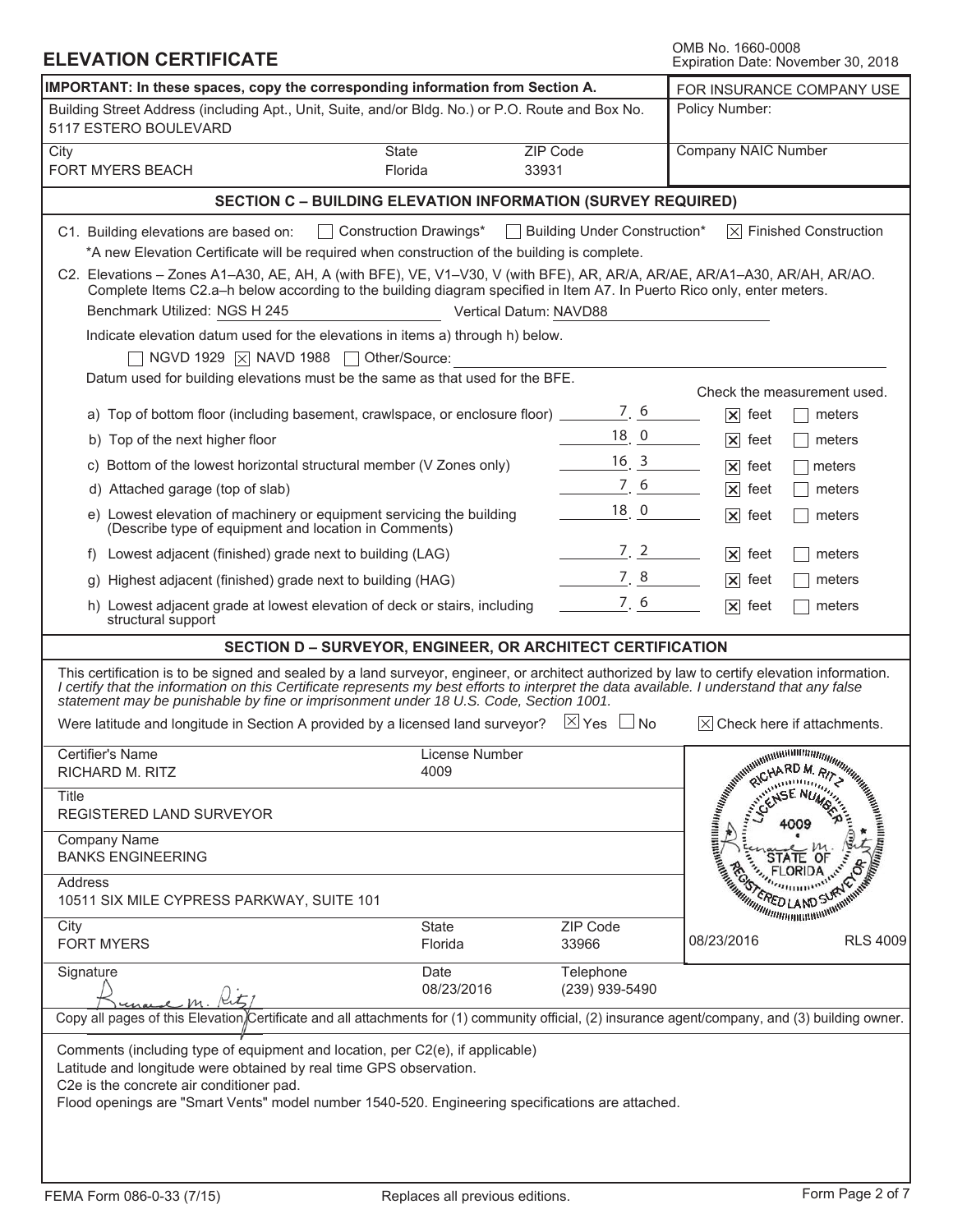# **ELEVATION CERTIFICATE**<br>Expiration Date: Nove

#### **BUILDING PHOTOGRAPHS**

See Instructions for Item A6.

Expiration Date: November 30, 2018

| <b>IMPORTANT:</b> In these spaces, copy the corresponding information from Section A.                                      | FOR INSURANCE COMPANY USE |                   |                     |
|----------------------------------------------------------------------------------------------------------------------------|---------------------------|-------------------|---------------------|
| Building Street Address (including Apt., Unit, Suite, and/or Bldg. No.) or P.O. Route and Box No.<br>5117 ESTERO BOULEVARD | Policy Number:            |                   |                     |
| City<br>FORT MYERS BEACH                                                                                                   | State<br>Florida          | ZIP Code<br>33931 | Company NAIC Number |
|                                                                                                                            |                           |                   |                     |

If using the Elevation Certificate to obtain NFIP flood insurance, affix at least 2 building photographs below according to the instructions for Item A6. Identify all photographs with date taken; "Front View" and "Rear View"; and, if required, "Right Side View" and "Left Side View." When applicable, photographs must show the foundation with representative examples of the flood openings or vents, as indicated in Section A8. If submitting more photographs than will fit on this page, use the Continuation Page.



Photo One Caption FRONT RIGHT



Photo Two Caption FRONT LEFT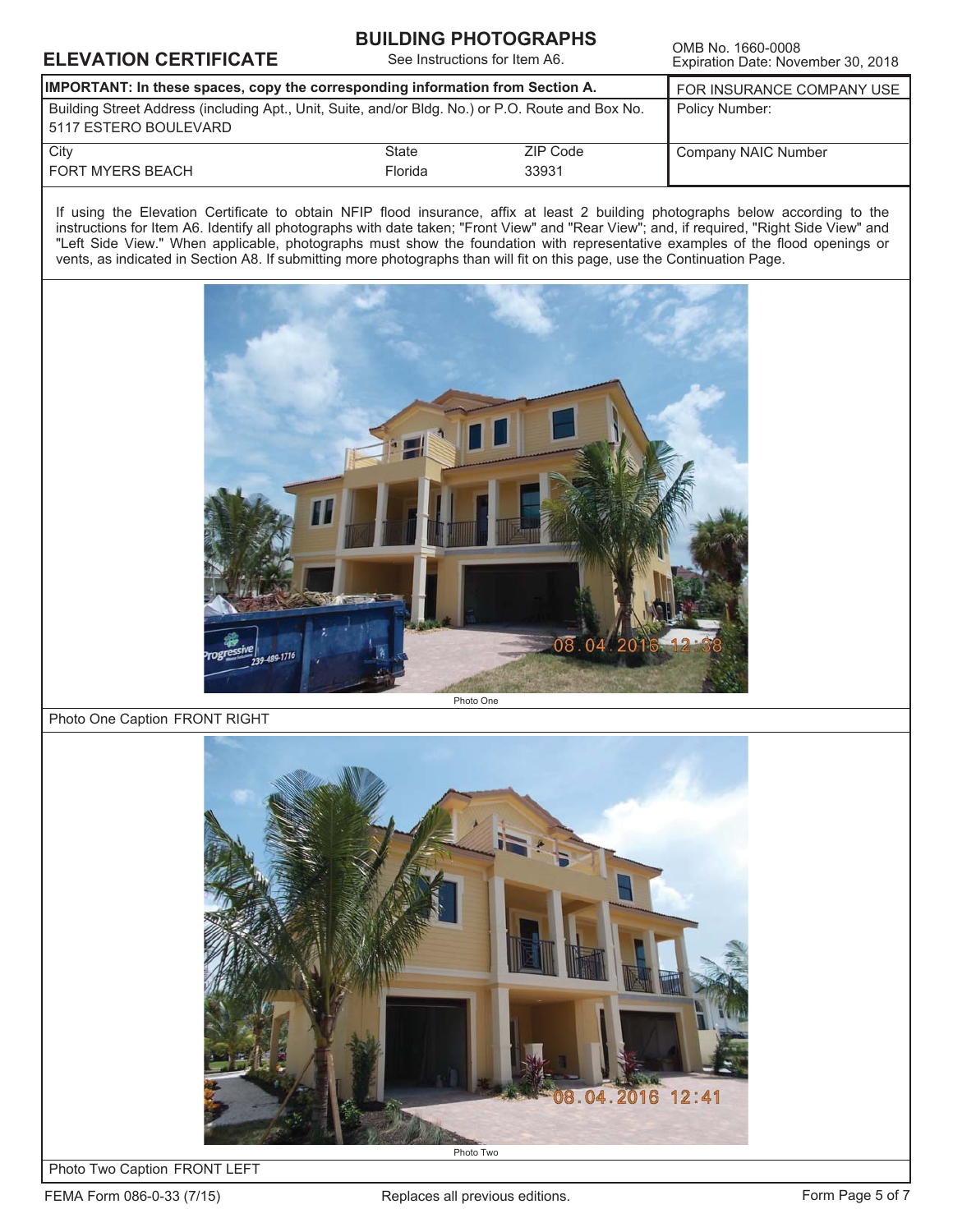# **ELEVATION CERTIFICATE**<br>Continuation Page Expiration Date: Nove

#### **BUILDING PHOTOGRAPHS**

Continuation Page

Expiration Date: November 30, 2018

| IMPORTANT: In these spaces, copy the corresponding information from Section A.                                             | FOR INSURANCE COMPANY USE |                   |                     |
|----------------------------------------------------------------------------------------------------------------------------|---------------------------|-------------------|---------------------|
| Building Street Address (including Apt., Unit, Suite, and/or Bldg. No.) or P.O. Route and Box No.<br>5117 ESTERO BOULEVARD | Policy Number:            |                   |                     |
| City<br><b>FORT MYERS BEACH</b>                                                                                            | State<br>Florida          | ZIP Code<br>33931 | Company NAIC Number |

If submitting more photographs than will fit on the preceding page, affix the additional photographs below. Identify all photographs with: date taken; "Front View" and "Rear View"; and, if required, "Right Side View" and "Left Side View." When applicable, photographs must show the foundation with representative examples of the flood openings or vents, as indicated in Section A8.



Photo Three Caption REAR RIGHT



Photo Four Caption REAR LEFT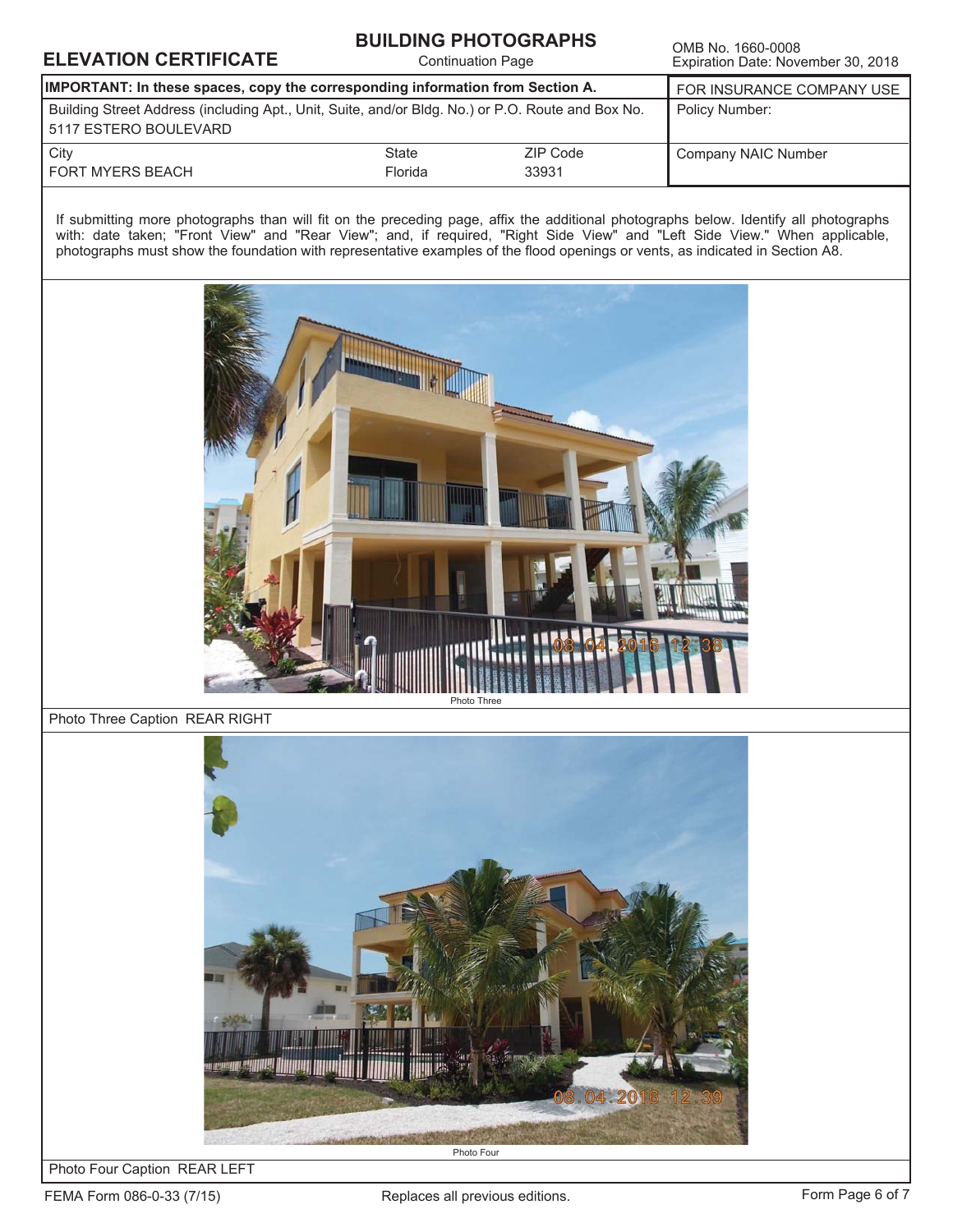## **ELEVATION CERTIFICATE**<br>Continuation Page Expiration Date: Nove

**BUILDING PHOTOGRAPHS** Continuation Page

Expiration Date: November 30, 2018

| IMPORTANT: In these spaces, copy the corresponding information from Section A.                                             | FOR INSURANCE COMPANY USE |          |                     |
|----------------------------------------------------------------------------------------------------------------------------|---------------------------|----------|---------------------|
| Building Street Address (including Apt., Unit, Suite, and/or Bldg. No.) or P.O. Route and Box No.<br>5117 ESTERO BOULEVARD | Policy Number:            |          |                     |
| City                                                                                                                       | State                     | ZIP Code | Company NAIC Number |
| FORT MYERS BEACH                                                                                                           | Florida                   | 33931    |                     |

If submitting more photographs than will fit on the preceding page, affix the additional photographs below. Identify all photographs with: date taken; "Front View" and "Rear View"; and, if required, "Right Side View" and "Left Side View." When applicable, photographs must show the foundation with representative examples of the flood openings or vents, as indicated in Section A8.



#### Photo Five Caption TYPICAL FLOOD VENT



**Photo Six Caption** TYPICAL FLOOD VENT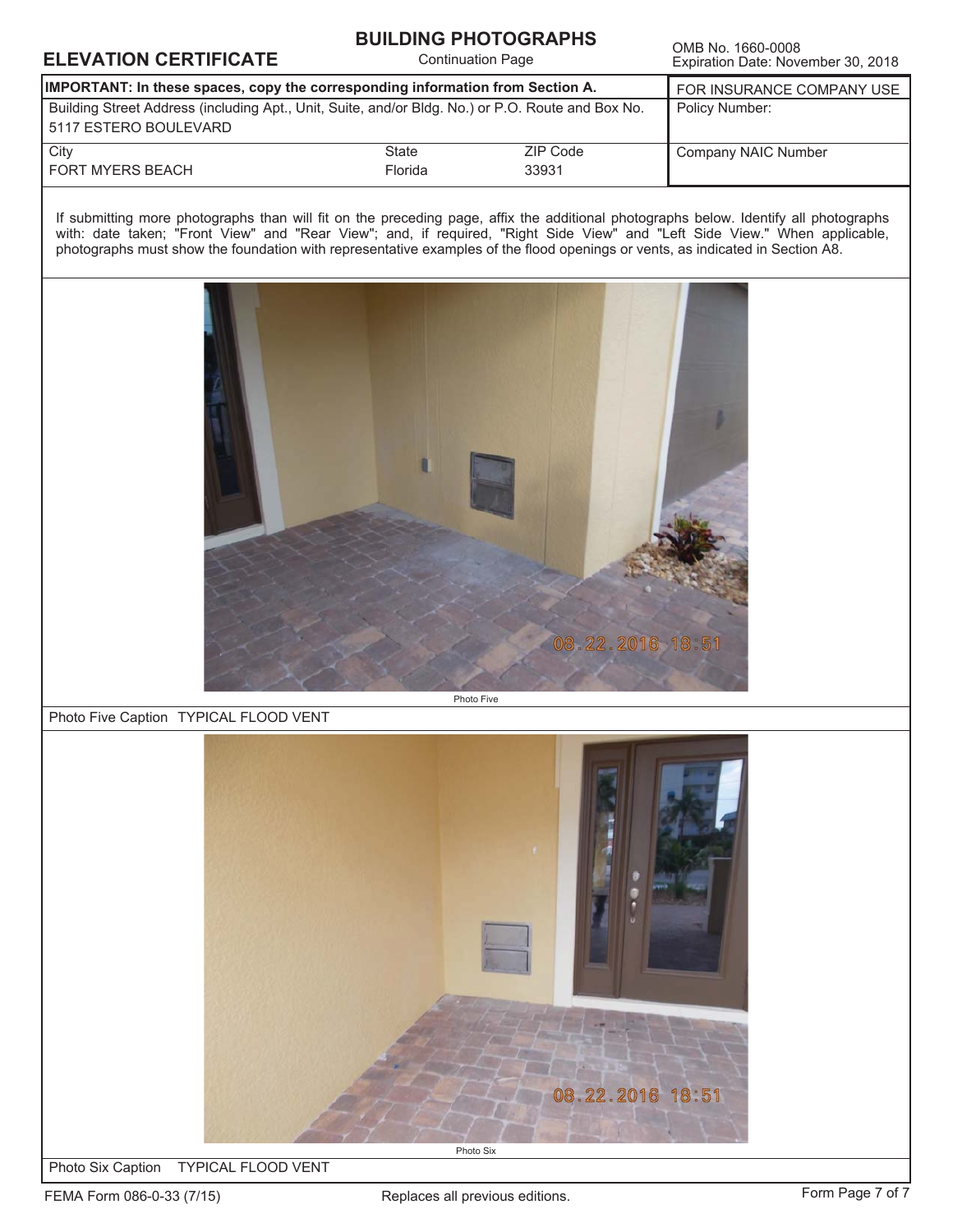![](_page_5_Picture_0.jpeg)

# **ICC-ES Report**

ICC-ES | (800) 423-6587 | (562) 699-0543 | www.icc-es.org

**Most Widely Accepted and Trusted** 

## **ESR-2074 Reissued 02/2015**

This report is subject to renewal 02/2017.

## DIVISION: 08 00 00-OPENINGS **SECTION: 08 95 43-VENTS/FOUNDATION FLOOD VENTS**

**REPORT HOLDER:** 

## **SMARTVENT PRODUCTS, INC.**

430 ANDBRO DRIVE, UNIT 1 PITMAN, NEW JERSEY 08071

**EVALUATION SUBJECT:** 

SMART VENT<sup>®</sup> AUTOMATIC FOUNDATION FLOOD VENTS: MODELS #1540-520; #1540-521; #1540-510; #1540-511; #1540-570; #1540-574; #1540-524; #1540-514

![](_page_5_Picture_12.jpeg)

Look for the trusted marks of Conformity!

"2014 Recipient of Prestigious Western States Seismic Policy Council (WSSPC) Award in Excellence"

ICC-ES Evaluation Reports are not to be construed as representing aesthetics or any other attributes not specifically addressed, nor are they to be construed as an endorsement of the subject of the report or a recommendation for its use. There is no warranty by ICC Evaluation Service, LLC, express or implied, as to any finding or other matter in this report, or as to any product covered by the report.

![](_page_5_Picture_16.jpeg)

A Subsidiary of &

![](_page_5_Picture_18.jpeg)

![](_page_5_Picture_19.jpeg)

Copyright @ 2015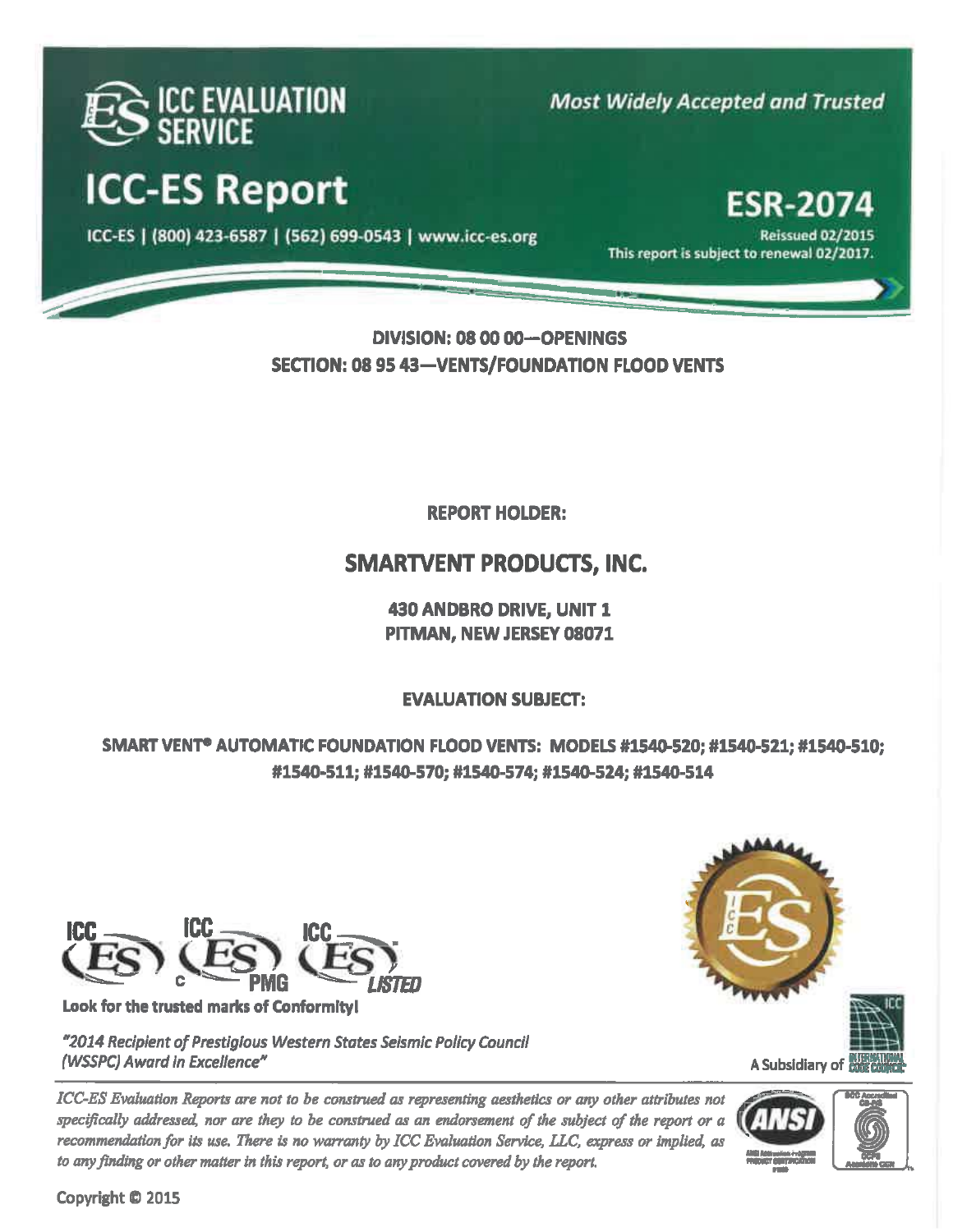![](_page_6_Picture_0.jpeg)

## **ICC-ES Evaluation Report**

**Most Widely Accepted and Trusted** 

**ESR-2074\*** 

**Reissued February 2015** 

www.icc-es.org | (800) 423-6587 | (562) 699-0543

**DIVISION: 08 00 00-OPENINGS** Section: 08 95 43-Vents/Foundation Flood Vents

**REPORT HOLDER:** 

**SMARTVENT PRODUCTS, INC.** 430 ANDBRO DRIVE, UNIT 1 PITMAN, NEW JERSEY 08071 (877) 441-8368 www.smartvent.com **Info@smartvent.com** 

#### **EVALUATION SUBJECT:**

**SMART VENT<sup>®</sup> AUTOMATIC FOUNDATION FLOOD VENTS:** MODELS #1540-520; #1540-521; #1540-510; #1540-511; #1540-570; #1540-574; #1540-524; #1540-514

#### **1.0 EVALUATION SCOPE**

**Compliance with the following codes:** 

- 2012, 2009 and 2006 International Building Code<sup>®</sup> (IBC)
- 2012, 2009 and 2006 International Residential Code<sup>®</sup>  $(IRC)$
- 2013 Abu Dhabi International Building Code (ADIBC)<sup>T</sup>

<sup>†</sup>The ADIBC is based on the 2009 IBC. 2009 IBC code sections referenced in this report are the same sections in the ADIBC.

#### **Properties evaluated:**

- Physical operation
- $\equiv$  Water flow
- **2.0 USES**

The Smart Vent® units are engineered mechanically operated flood vents (FVs) employed to equalize hydrostatic pressure on walls of enclosures subject to rising or falling flood waters. Certain models also allow natural ventilation.

#### 3.0 DESCRIPTION

#### 3.1 General:

When subjected to rising water, the Smart Vent<sup>®</sup> FVs internal floats are activated, then pivot open to allow flow in either direction to equalize water level and hydrostatic pressure from one side of the foundation to the other. The FV pivoting door is normally held in the closed position by a buoyant release device. When subjected to rising water, the buoyant release device causes the unit to unlatch, allowing the door to rotate out of the way and allow flow.

A Subsidiary of the International Code Council<sup>®</sup>

This report is subject to renewal February 2017.

The water level stabilizes, equalizing the lateral forces, Each unit is fabricated from stainless steel. Smart Vent® Automatic Foundation Flood Vents are available in various models and sizes as described in Table 1. The SmartVENT<sup>®</sup>Stacking Model #1540-511 and FloodVENT<sup>®</sup> Stacking Model #1540-521 units each contain two vertically arranged openings per unit.

#### 3.2 Engineered Opening:

The FVs comply with the design principle noted in Section 2.6.2.2 of ASCE/SEI 24 for a maximum rate of rise and fall of 5.0 feet per hour (0.423 mm/s). In order to comply with the engineered opening requirement of ASCE/SEI 24, Smart Vent FVs must be installed in accordance with Section 4.0.

#### 3.3 Ventilation:

The SmartVENT<sup>®</sup> Model #1540-510 and SmartVENT<sup>®</sup> Overhead Door Model #1540-514 both have screen covers with  $\frac{1}{4}$ -inch-by- $\frac{1}{4}$ -inch (6.35 by 6.35 mm) openings, ylelding 51 square inches (32 903 mm<sup>2</sup>) of net free area to<br>supply natural ventilation. The SmartVENT<sup>®</sup> Stacking Model #1540-511 consists of two Model #1540-510 units in one assembly, and provides 102 square inches (65 806 mm<sup>2</sup>) of net free area to supply natural ventilation. Other FVs recognized in this report do not offer natural ventilation.

#### **4.0 DESIGN AND INSTALLATION**

SmartVENT<sup>®</sup> and FloodVENT<sup>®</sup> are designed to be installed into walls or overhead doors of existing or new construction from the exterior side. Installation of the vents must be in accordance with the manufacturer's instructions, the applicable code and this report. The mounting straps allow mounting in masonry and concrete walls up to 12 inches (305 mm) thick. In order to comply with the engineered opening design principle noted in<br>Section 2.6.2.2 of ASCE/SEI 24, the Smart Vent<sup>®</sup> FVs must be installed as follows:

- With a minimum of two openings on different sides of each enclosed area.
- With a minimum of one FV for every 200 square feet  $(18.6 \text{ m}^2)$  of enclosed area, except that the **SmartVENT** Stacking Model #1540-511 and FloodVENT<sup>®</sup> Stacking Model #1540-521 must be installed with a minimum of one FV for every 400 square feet  $(37.2 \text{ m}^2)$  of enclosed area.
- **Below the base flood elevation.**
- With the bottom of the FV located a maximum of 12 inches (305.4 mm) above the higher of the final

\*Revised July 2015

ICC-ES Evaluation Reports are not to be construed as representing aesthetics or any other attributes not specifically addressed, nor are they to be construed as an endorsement of the subject of the report or a recommendation for its use. There is no warranty by ICC Evaluation Service, LLC, express or implied, as to any finding or other matter in this report, or as to any product covered by the report.

![](_page_6_Picture_38.jpeg)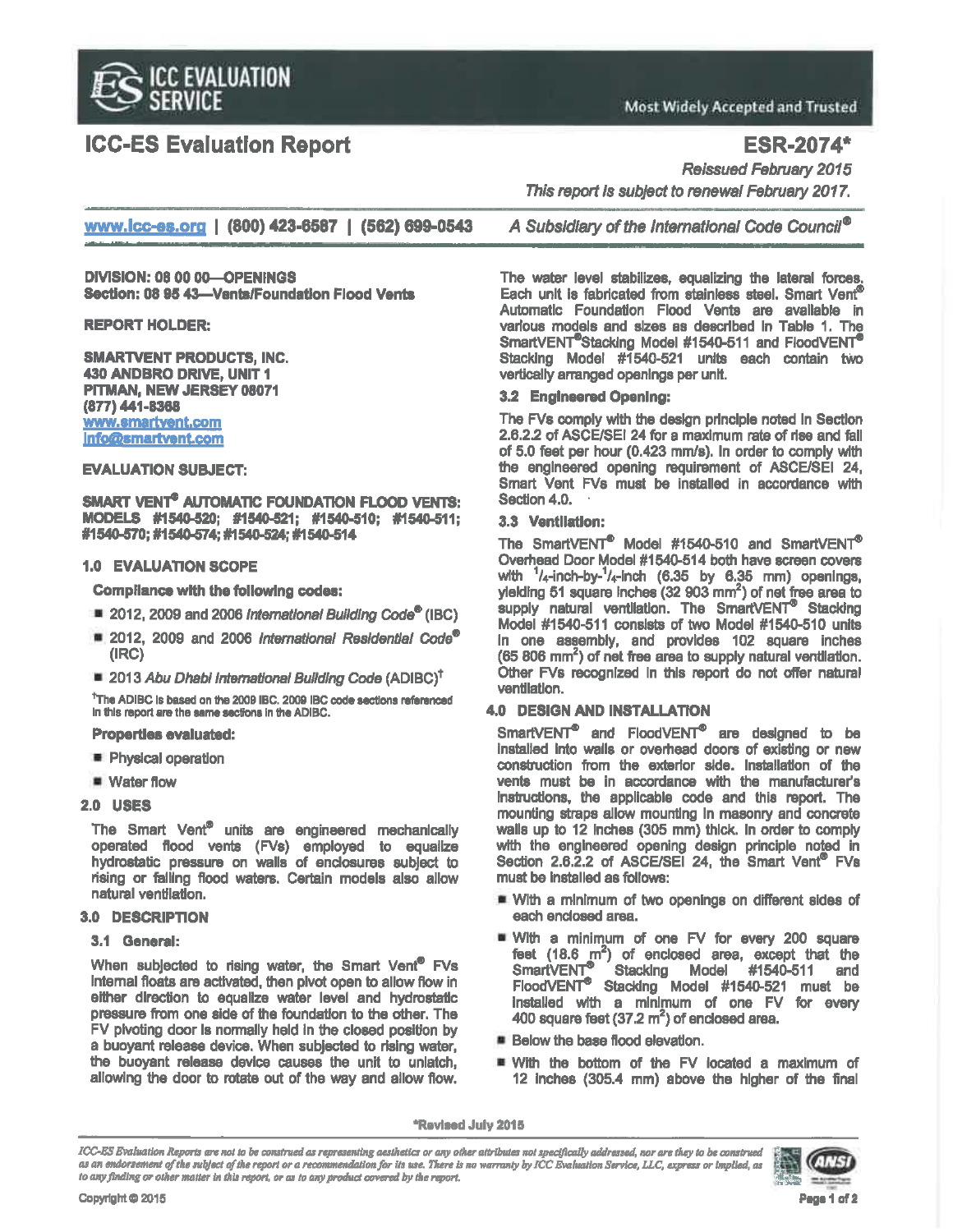grade or floor and finished exterior grade immediately under each opening.

#### 5.0 CONDITIONS OF USE

The Smart Vent<sup>®</sup> FVs described in this report comply with. or are sultable alternatives to what is specified in, those codes listed in Section 1.0 of this report, subject to the following conditions:

- 5.1 The Smart Vent® FVs must be installed in accordance with this report, the applicable code and the manufacturer's installation instructions. In the event of a conflict, the instructions in this report govern.
- 5.2 The Smart Vent® FVs must not be used in the place of "breakaway walls" in coastal high hazard areas, but

are permitted for use in conjunction with breakaway walls in other areas.

#### **6.0 EVIDENCE SUBMITTED**

Data in accordance with the ICC-ES Acceptance Criteria for Mechanically Operated Flood Vents (AC364), dated October 2013 (editorially revised May 2014).

#### **7.0 IDENTIFICATION**

The Smart VENT<sup>®</sup> models recognized in this report must be identified by a label bearing the manufacturer's name (Smartvent Products, Inc.), the model number, and the evaluation report number (ESR-2074).

| <b>MODEL NAME</b>                              | <b>MODEL NUMBER</b> | <b>MODEL SIZE (In.)</b>          | <b>COVERAGE (sq. ft.)</b> |
|------------------------------------------------|---------------------|----------------------------------|---------------------------|
| FloodVENT <sup>®</sup>                         | 1540-520            | $15^{3}/_{4}$ " X $7^{3}/_{4}$ " | 200                       |
| SmartVENT <sup>®</sup>                         | 1540-510            | $15^{3}$ /4" $X 7^{3}$ /4"       | 200                       |
| FloodVENT <sup>®</sup> Overhead Door           | 1540-524            | $15^{3}$ /4" $X7^{3}$ /4"        | 200                       |
| SmartVENT® Overhead Door                       | 1540-514            | $15^{3}/4$ " X $7^{3}/4$ "       | 200                       |
| Wood Wall FloodVENT®                           | 1540-570            | $14" \times 8^3 / 4"$            | 200                       |
| Wood Wall FloodVENT <sup>®</sup> Overhead Door | 1540-574            | $14" \times 8^3/\mu$             | 200                       |
| <b>SmartVENT® Stacker</b>                      | 1540-511            | $16"$ X $16"$                    | 400                       |
| <b>FloodVent® Stacker</b>                      | 1540-521            | 16" X 16"                        | 400                       |

#### **TABLE 1-MODEL SIZES**

For SI: 1 Inch = 25.4 mm; 1 square foot =  $m^2$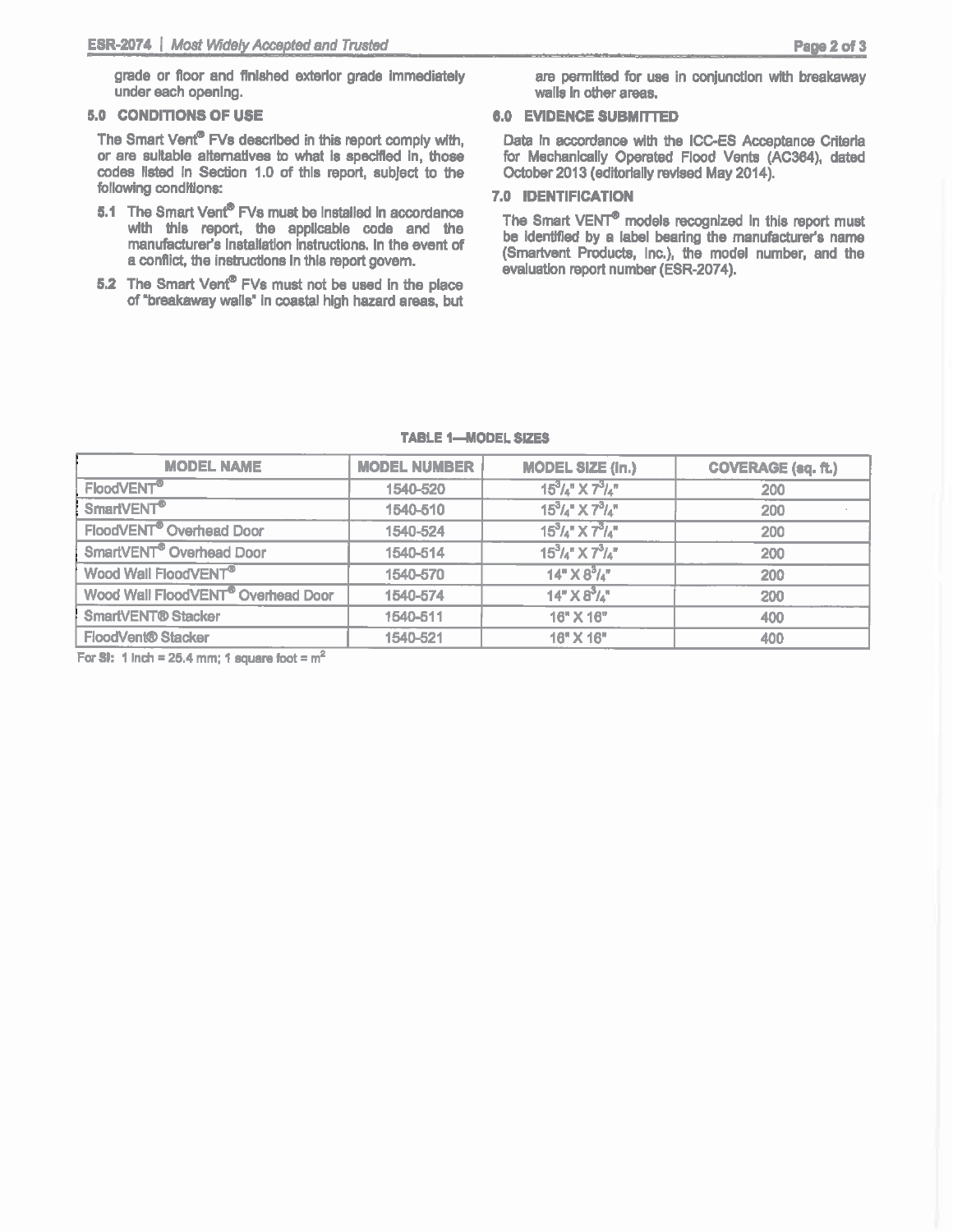![](_page_8_Picture_2.jpeg)

FIGURE 1-SMART VENT: MODEL 1540-510

![](_page_8_Picture_4.jpeg)

FIGURE 2-SMART VENT MODEL 1540-520

![](_page_8_Picture_6.jpeg)